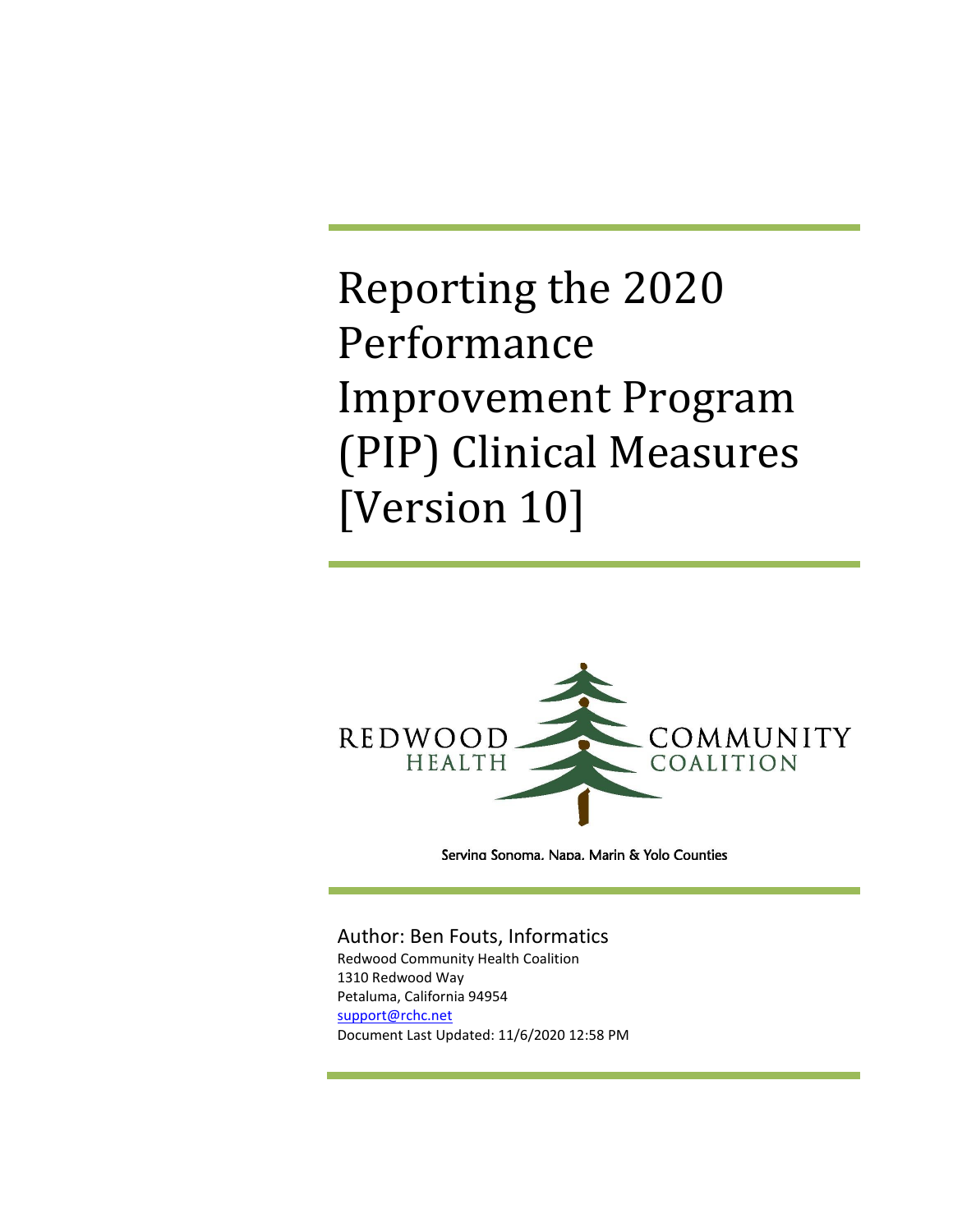

## **Contents**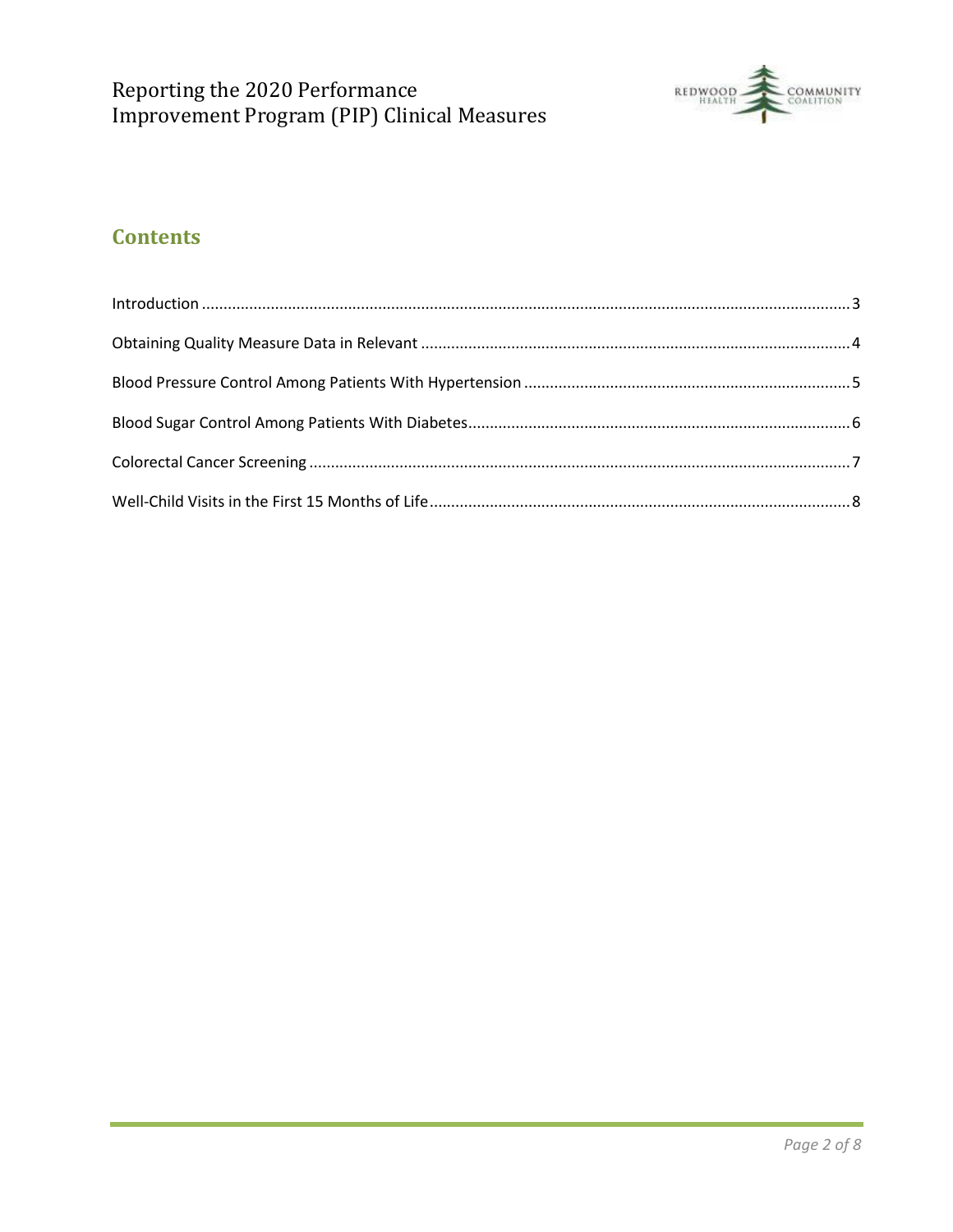

# **Introduction**

The purpose of this document is to describe how to obtain valid measurement results from the Relevant reports in order to provide results on the four 2020 Performance Improvement Program (PIP) clinical measures.

Detailed information on the Performance Improvement Program, including a rational for and definition of the measures, exists in the document "Redwood Community Health Coalition, Performance Improvement Program, Program Year 2020-Revised" available directly from RCHC. Each PIP clinical measure has a unique Relevant Quality Measure that can be used to monitor progress towards the stated goals and report data at the requested times.

These instructions were written for staff at RCHC-affiliated clinics who are familiar with the basic functions Relevant. All reports should be run with a measurement period of one year (12 months) ending on the last day of the quarter specified by the schedule (see 2020 program documentation). This measurement period length, reported every quarter, is commonly called a "rolling" time frame. Basically, it is asking, every quarter, "how were patients doing who were seen in the past year?"

One step in report validation is looking at the SQL code in Relevant. Some general suggestions are made in the sections below to ensure that the Transformers, Importers and Quality Measure code is following the recommended and standard set-up. Some knowledge if SQL coding is needed for these functions.

The Data Validation sections for the measures below reference a set of validation reports that have been developed by RCHC. See the document "Instructions for Using the Relevant Validation Report Set" for more detail. This document that can be obtained from RCHC.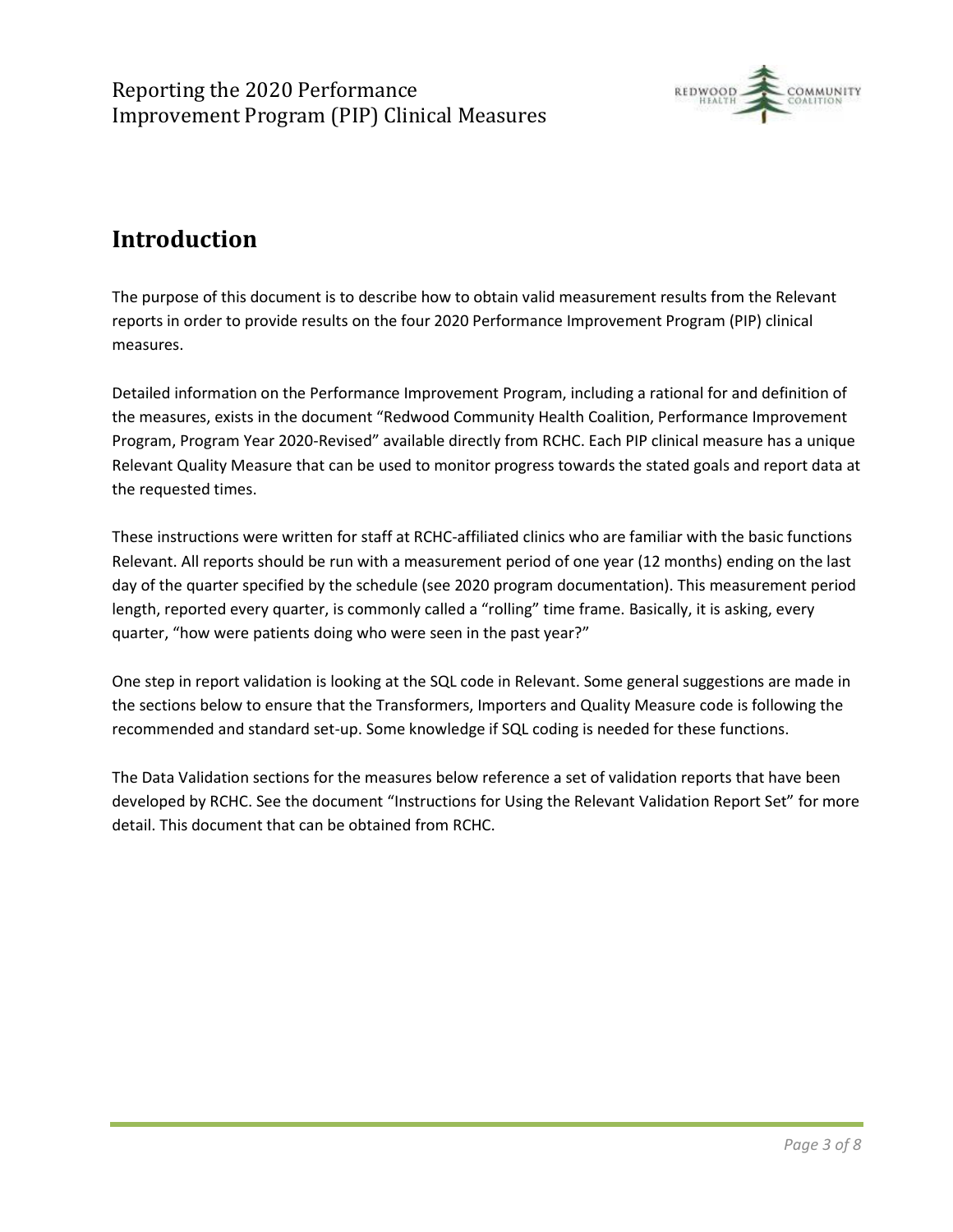

# **Obtaining Quality Measure Data in Relevant**

All of the PIP measures have equivalent Quality Measures in Relevant. The data is obtained in a similar manner for each one.

The instructions below display the current Relevant Quality Measure names to use for the measures. Note that the 2020 versions of the Quality Measures are used except for "Controlling High Blood Pressure." The definition of this Quality Measure will change in 2020, but the PIP will continue to use the 2019 definition. The other three measure definitions are not changing.

To obtain data in Relevant, navigate to the Quality Measures section of the webpage and find the Quality Measure you are interested in by scrolling down or using the name filter at the top of the page. Select the measure by clicking on the name.

Because you will be reporting on a Measurement Period that ended in a previous month, the default Measurement Period on the measure webpage must be changed. Use the appropriate year-long Measurement Period ending with the date that corresponds to the end of the quarter you are reporting. For example, in Relevant, the date parameter field looks like this when reporting after the end of 2020:



Once the correct Measurement Period is entered, the numerator and denominator appear in the "Compliance" box. These are reported to RCHC.

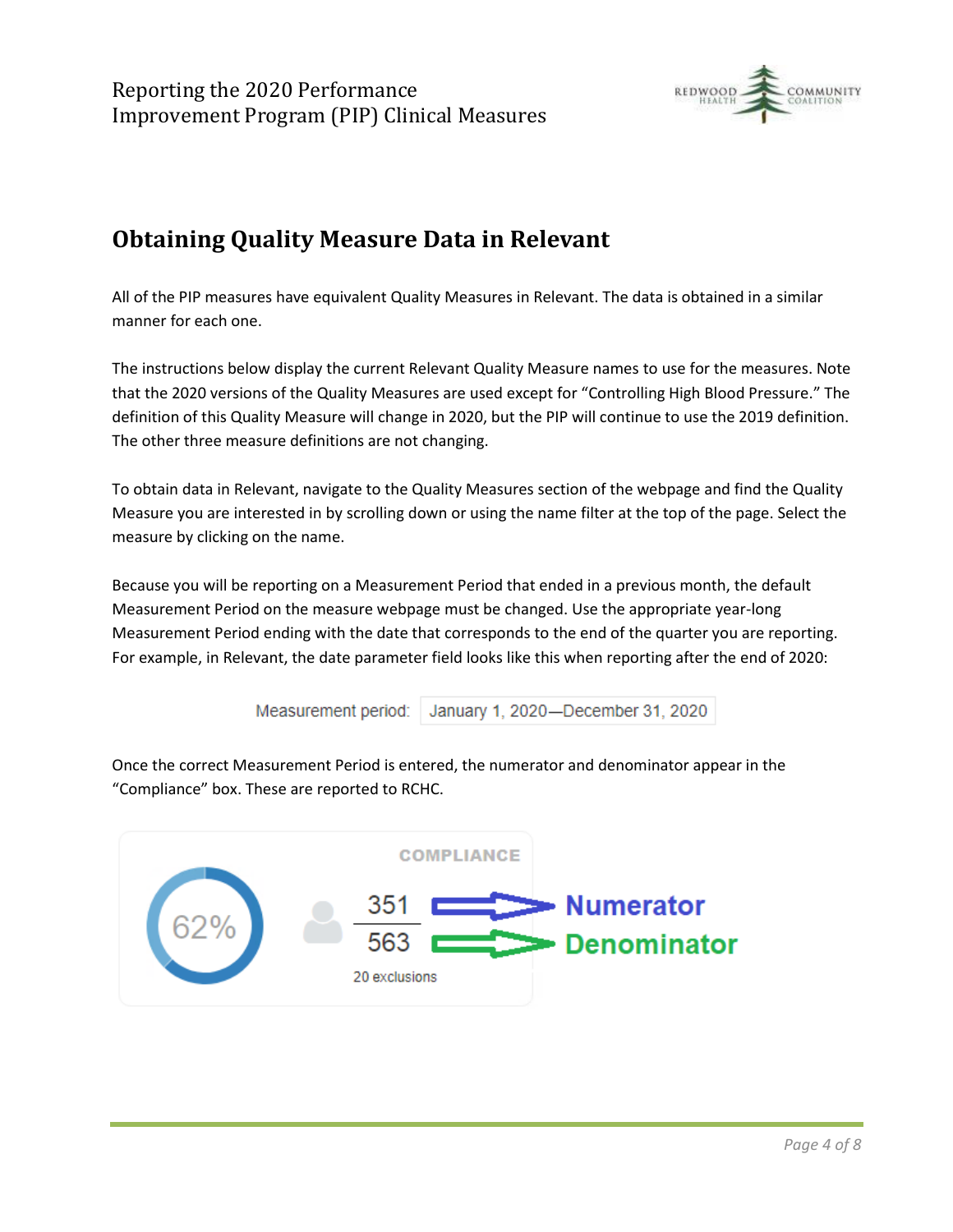

# **Blood Pressure Control Among Patients With Hypertension**

Quality Measure Name: Controlling High Blood Pressure - 2019 QIP

Data Validation: The Quality Measure defines denominator patients with hypertension using the Importer "Essential Hypertension Cases." These patients have a standard diagnosis on their Problem List (the standard diagnoses are defined by the Value Set IOD = "2.16.840.1.113883.3.464.1003.104.12.1011"). Ensure that the Importer and/or Transformer is capturing the correct diagnosis codes.

It is important that the Importer displays patients who actually have essential hypertension and does not display patients who do not have essential hypertension. The report "RCHC Problem List Validation Report" can be used in Relevant to display patients who do NOT have a code for essential hypertension on the Problem List but a code for essential hypertension appeared on an encounter assessment or claim in the past year. The report also shows patients with a code for essential hypertension on the Problem List but a code for essential hypertension has NEVER appeared on an encounter assessment or claim in the past. In both of these cases, a confirmation of the clinical diagnosis is necessary, and then a code for essential hypertension is added to or removed from the Problem List, as appropriate.

Additional Note: This quality measure follows the QIP/HEDIS recommendations for Telehealth Impact on clinical measure reporting. Therefore, in addition to blood pressure measurements taken by staff in a clinical setting, readings from an automated and validated digital blood pressure measurement device operated by the patient outside of a clinical setting are also acceptable. These readings can be taken and reported by the patient. Below are five kinds of blood pressures acceptable for reporting this measure:

- 1. Blood pressure taken by an appropriately trained staff member in a clinical setting
- 2. Blood pressure readings from a remote device that are digitally stored and transmitted directly to the electronic health record
- 3. Blood pressure readings from a remote device that an appropriately trained staff member can confirm visually during an E-visit or virtual check
- 4. Self-reported blood pressure readings from a digital device collected verbally from the patient by an appropriately trained staff member during an outpatient visit, telephone visit, e-visit, virtual check-in, or remote monitoring event
- 5. Self-reported blood pressure readings from a digital device sent to the health center via the patient portal or e-mail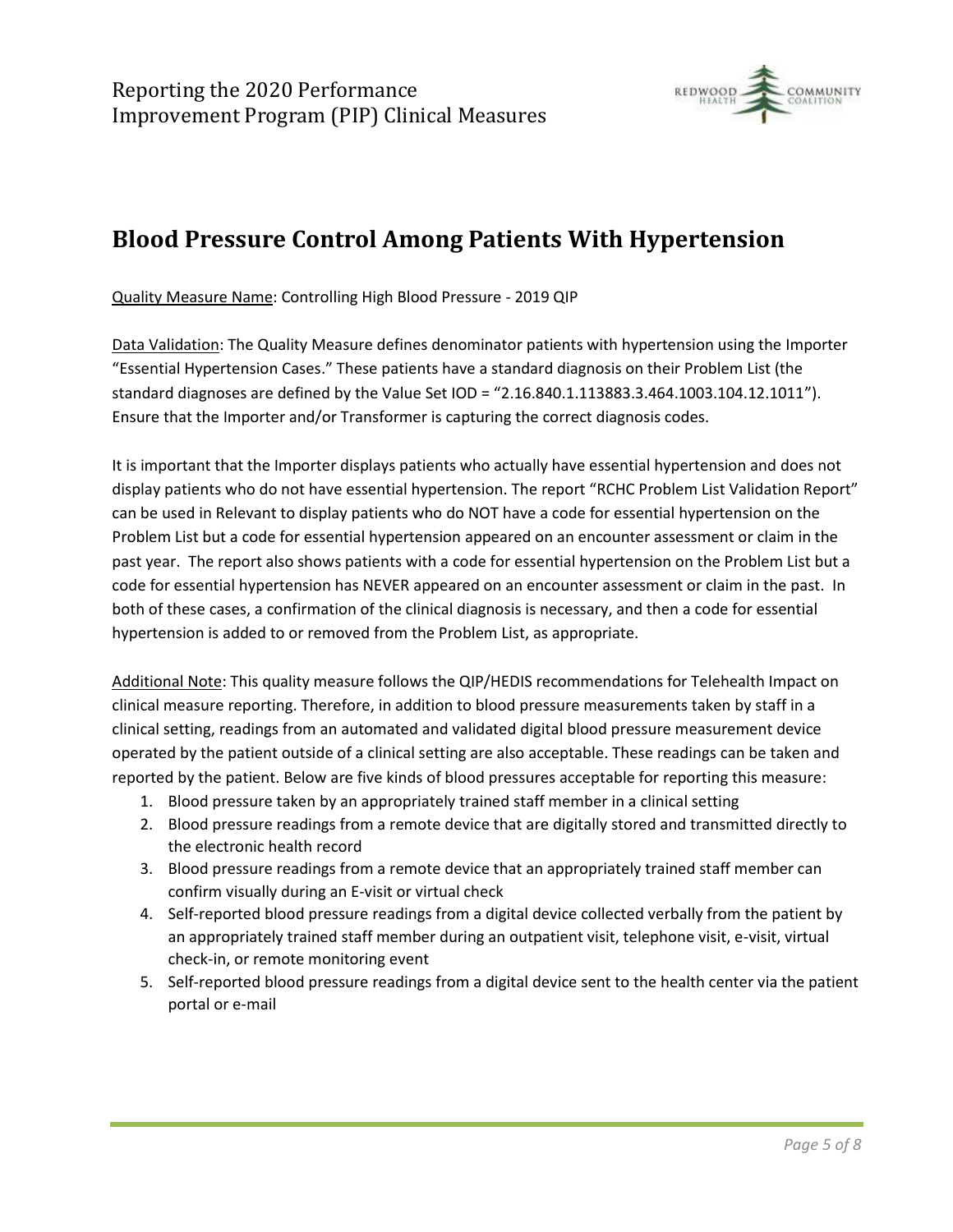## Reporting the 2020 Performance Improvement Program (PIP) Clinical Measures



Note that this definition differs from the HRSA/UDS blood pressure definition because it allows a patient to communicate self-monitored blood pressure reading to the provider (e.g., verbally or by entering the result into a patient portal) without further verification.

It is strongly recommended that health centers develop a precise methodology to be able to electronically separate blood pressure measurements taken by trained staff in a clinical setting or verified during a video visit (#1 through #3 above) from those blood pressures reported by not directly verified by trained staff (#4 and #5 above). Options to separate them include having a distinct field for self-monitored/self-reported blood pressures, or an electronic procedure for identifying the visit type in combination with the reading. The QIP Controlling Blood Pressure Quality Measure accepts all types of blood pressure readings by default, and so further separation is not needed<sup>1</sup>.

## **Blood Sugar Control Among Patients With Diabetes**

Quality Measure Name: Diabetes: Hemoglobin A1c Control (<=9%) (UDS 2020 Table 7, inverted)

Data Validation: The Quality Measure defines denominator patients with diabetes using the Importer "Diabetes Cases." These patients have a standard diagnosis on their Problem List (the standard diagnoses are defined by the Value Set IOD = "2.16.840.1.113883.3.464.1003.103.12.1001"). Ensure that the Importer and/or Transformer is capturing the correct diagnosis codes.

It is important that the Importer displays patients who actually have diabetes and does not display patients who do not have diabetes. The report "RCHC Problem List Validation Report" can be used in Relevant to display patients who do NOT have a code for diabetes on the Problem List but a code for diabetes appeared on an encounter assessment or claim in the past year. The report also shows patients with a code for diabetes on the Problem List but a code for diabetes has NEVER appeared on an encounter assessment or claim in the past. In both of these cases, a confirmation of the clinical diagnosis is necessary, and then a code for diabetes is added to or removed from the Problem List, as appropriate.

To define the numerator, the report identifies hemoglobin A1c labs using the Importer "A1c Labs." These labs have standard LOINC codes (defined by the Value Set IOD = "2.16.840.1.113883.3.464.1003.198.12.1013"). To see all of the labs in your system that correspond to

 $1$  However, the UDS version of the Quality Measure must make this distinction, and so the approach that the health center chooses must be programmed into the Relevant blood pressure Transformer and Importer.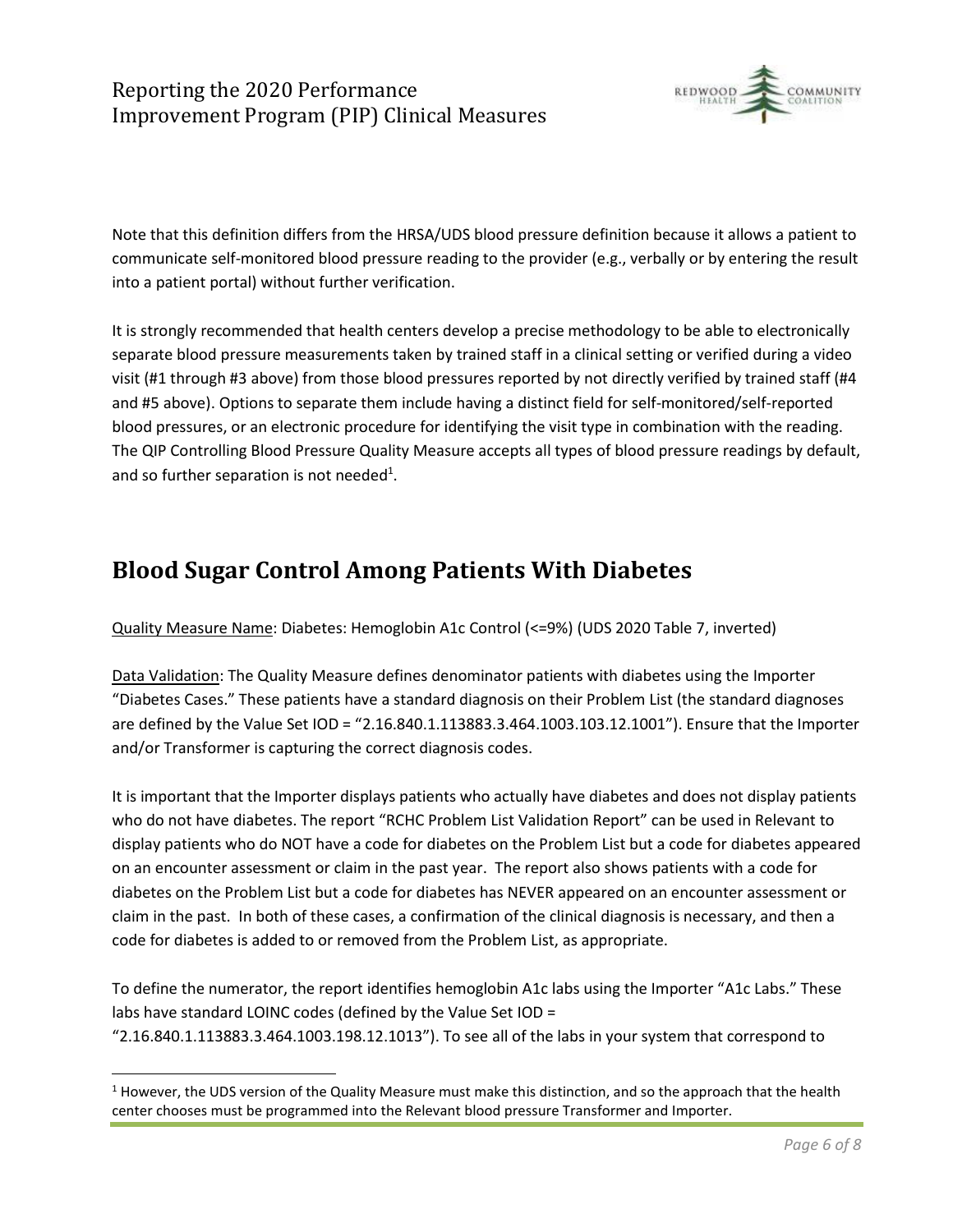## Reporting the 2020 Performance Improvement Program (PIP) Clinical Measures



these LOINC codes, use the report "RCHC List of QM Lab Names and Attributes." Ensure that the Importer and/or Transformer is capturing all of the correct labs and not missing any.

Once you know that the Quality Measure is capturing the correct A1c tests, use the report "RCHC Incomplete Labs Validation Report" to identify any A1c labs that appear to have been done, but are missing essential data. Note that this lab requires that a numerical value appear in the Lab Value field.

The 2020 version of the Quality Measure defines some additional exclusions for patients who may be close to end-of-life. Therefore, ensure that Importers are properly established that capture Value Set diagnosis codes for frailty cases (Value Set IOD = "2.16.840.1.113883.3.464.1003.113.12.1074" and "2.16.840.1.113883.3.464.1003.113.12.1075") and advanced illness cases (Value Set IOD = "2.16.840.1.113883.3.464.1003.110.12.1082"), as well as for dementia Medications (Value Set IOD = "2.16.840.1.113883.3.464.1003.196.12.1510"). Furthermore, create Importers if your system is capturing patients receiving hospice care or living in a long-term in institution.

# **Colorectal Cancer Screening**

#### Quality Measure Name: Colorectal Cancer Screening (UDS 2020 Table 6B)

Data Validation: The Quality Measure definition excludes patients who had a total colectomy performed or had colorectal cancer. This information must be entered into the health record in a standard manner, which had been defined by the RCHC Data Standards and Integrity Committee. Use the "RCHC Cancer Exclusion Validation Report" to list any patients that have some general evidence of an exclusion, but do not have the specific and standard wording. If the patient qualifies for an exclusion, amend the health record in a standard manner by adding a recommended diagnosis code to the Problem List or using the specific and standard key words in Surgical History or Medical History

To define the numerator, the report identifies FOBT and FIT labs using the Importers "Fecal Occult Blood Tests" and "Stool DNA Tests." These labs have standard LOINC codes (defined by the Value Set IOD = "2.16.840.1.113883.3.464.1003.198.12.1011" and "2.16.840.1.113883.3.464.1003.108.12.1039"). To see all of the labs in your system that correspond to these LOINC codes, use the report "RCHC List of QM Lab Names and Attributes." Ensure that the Importer and/or Transformer is capturing all of the correct labs and not missing any.